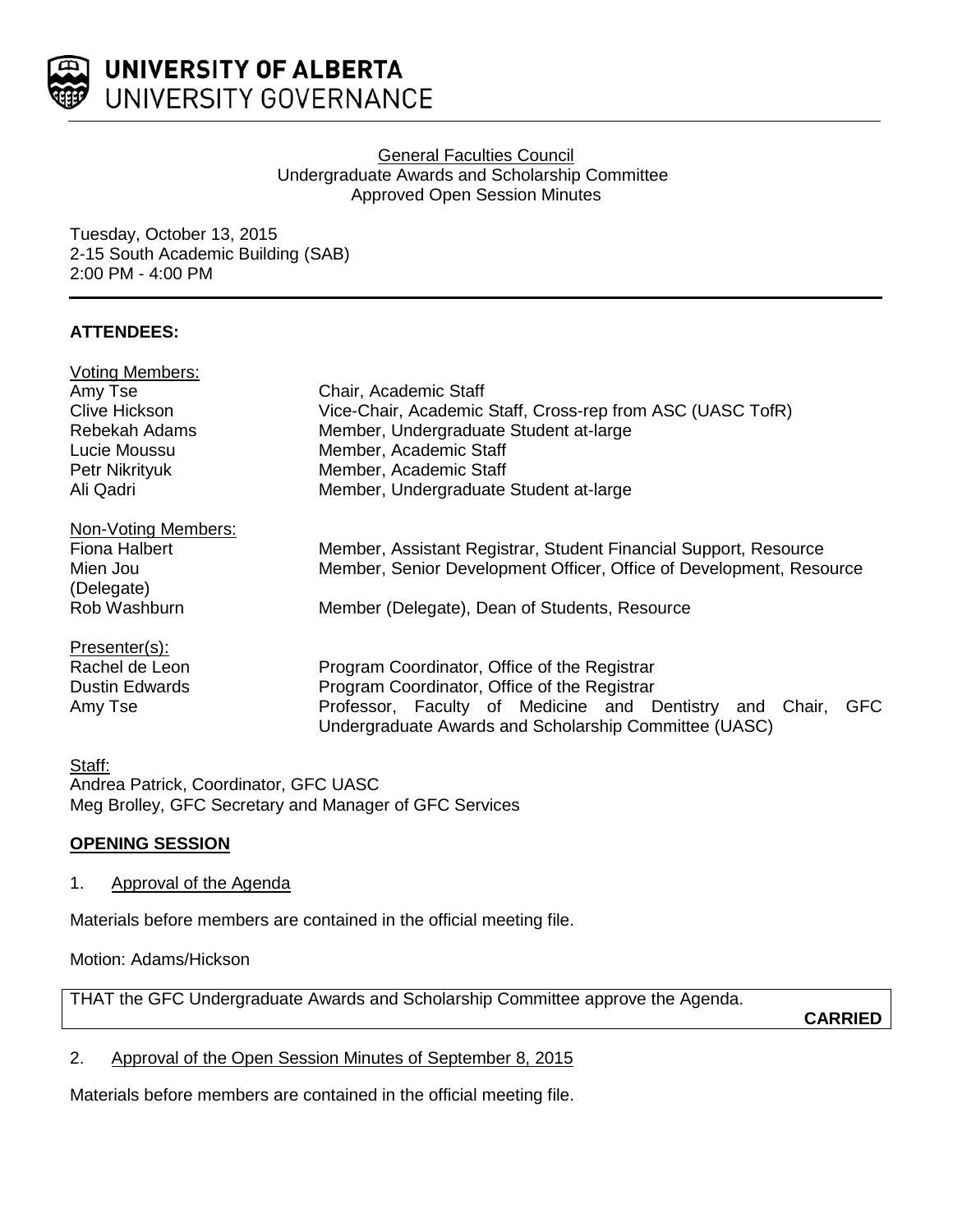#### Motion: Moussu/Hickson

THAT the GFC Undergraduate Awards and Scholarship Committee approve the Minutes of September 8, 2015.

**CARRIED**

## 3. Comments from the Chair

The Chair reported that it has been suggested that all GFC Standing Committees prepare reports to full General Faculties Council, to provide an update to members of GFC in regards to discussions and proposals considered by the GFC Standing Committees.

The Chair noted that the reports will provide high-level details in regards to the numbers of awards, scholarships and bursaries approved by the Committee and that the specific content of the report will be determined at a later time in consultation with staff of University Governance.

# **ACTION ITEMS**

## 4. Amendments to Existing Undergraduate Awards and Bursaries for Approval (October 13, 2015)

Materials before members are contained in the official meeting file.

*Presenter(s)*: Rachel de Leon, Program Coordinator, Office of the Registrar; Dustin Edwards, Program Coordinator, Office of the Registrar

*Purpose of the Proposal*: Approval of amendments to existing undergraduate awards and bursaries.

#### *Discussion*:

The Chair noted that an additional item would be considered, and Ms Patrick distributed hard copies to members.

During the discussion in relation to this proposal, members expressed a number of questions and comments, including, but not limited to:

Item 1: Members discussed the components of the research summary as listed within the award.

Item 2: A member enquired about the year of study, as listed within the Conditions of the award.

Item 4: Mr Edwards noted that there would be minor changes to punctuation of this award.

#### Motion: Hickson/Adams

THAT the GFC Undergraduate Awards and Scholarship Committee approve, under delegated authority from General Faculties Council, amendments to Existing Undergraduate Student Awards and Bursaries, as submitted by Student Financial Support and as set forth in Attachment 1, as amended, to be effective immediately.

**CARRIED**

#### 5. New Undergraduate Awards and Bursaries for Approval (October 13, 2015)

Materials before members are contained in the official meeting file.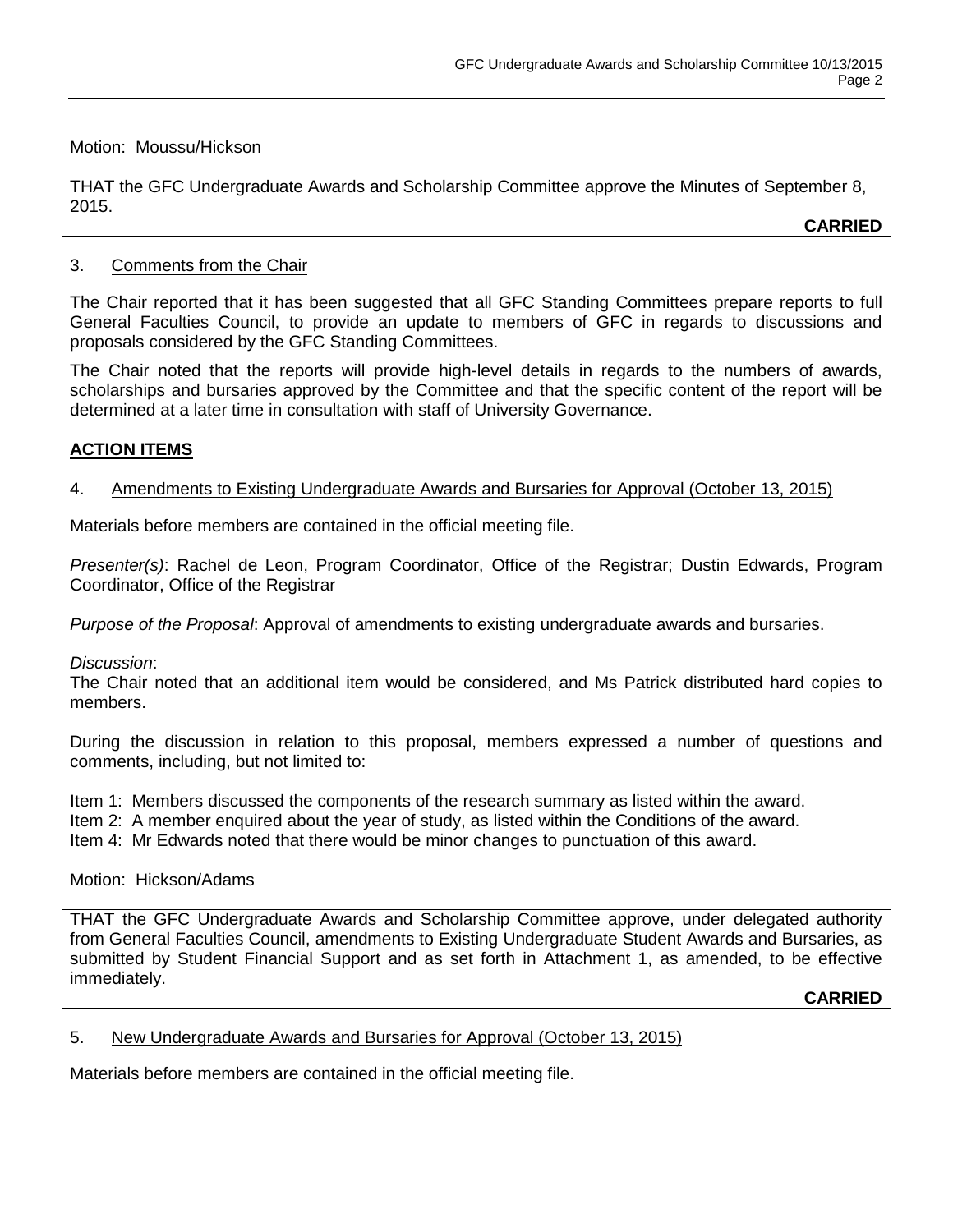*Presenter(s)*: Rachel de Leon, Program Coordinator, Office of the Registrar; Dustin Edwards, Program Coordinator, Office of the Registrar

*Purpose of the Proposal*: Approval of new undergraduate awards and bursaries.

#### *Discussion*:

During the discussion in relation to this proposal, members expressed a number of questions and comments, including, but not limited to:

Item 1: A change was made to the name of the sponsoring fund of this bursary.

Item 2: A member enquired about the exact GPA value as described by the term "satisfactory academic standing".

Item 3: Members discussed the definition of "rural" and the corresponding usage of the word "community". Mr Edwards noted that he would review the matter following the meeting.

Item 4: Members discussed the meaning of the term "Alberta resident". A member enquired about the name of the donor versus the name within the Funded By section. A member suggested a minor amendment to punctuation.

Item 6: A member sought clarification in regards to how students would demonstrate interest in pharmacy ownership.

Item 7: A member enquired about the absence of "Selection based on" within the award Conditions.

## Motion: Adams/Hickson

THAT the GFC Undergraduate Awards and Scholarship Committee approve, under delegated authority from General Faculties Council, new Undergraduate Awards and Bursaries, as submitted by Student Financial Support and as set forth in Attachment 1, as amended, to be effective immediately.

**CARRIED**

#### **DISCUSSION ITEMS**

6. Question Period

Mr Edwards noted that he will no longer be presenting proposals from the Office of the Registrar at GFC UASC, and noted that the commentary provided by members in previous meetings was helpful.

The Chair thanked Mr Edwards for his assistance.

Ms Halbert notified members that the President and Provost and Vice-President (Academic) have struck a committee to review student retention, and that scholarships and awards are an important componenet of this, adding that there may be a significant amount of items for approval targeted at international students in the next few meetings.

#### **INFORMATION REPORTS**

7. Items Approved by the GFC Undergraduate Awards and Scholarship Committee by E-mail Ballots (non-debatable)

There were no items.

8. Information Items Forwarded to Committee Members Between Meetings